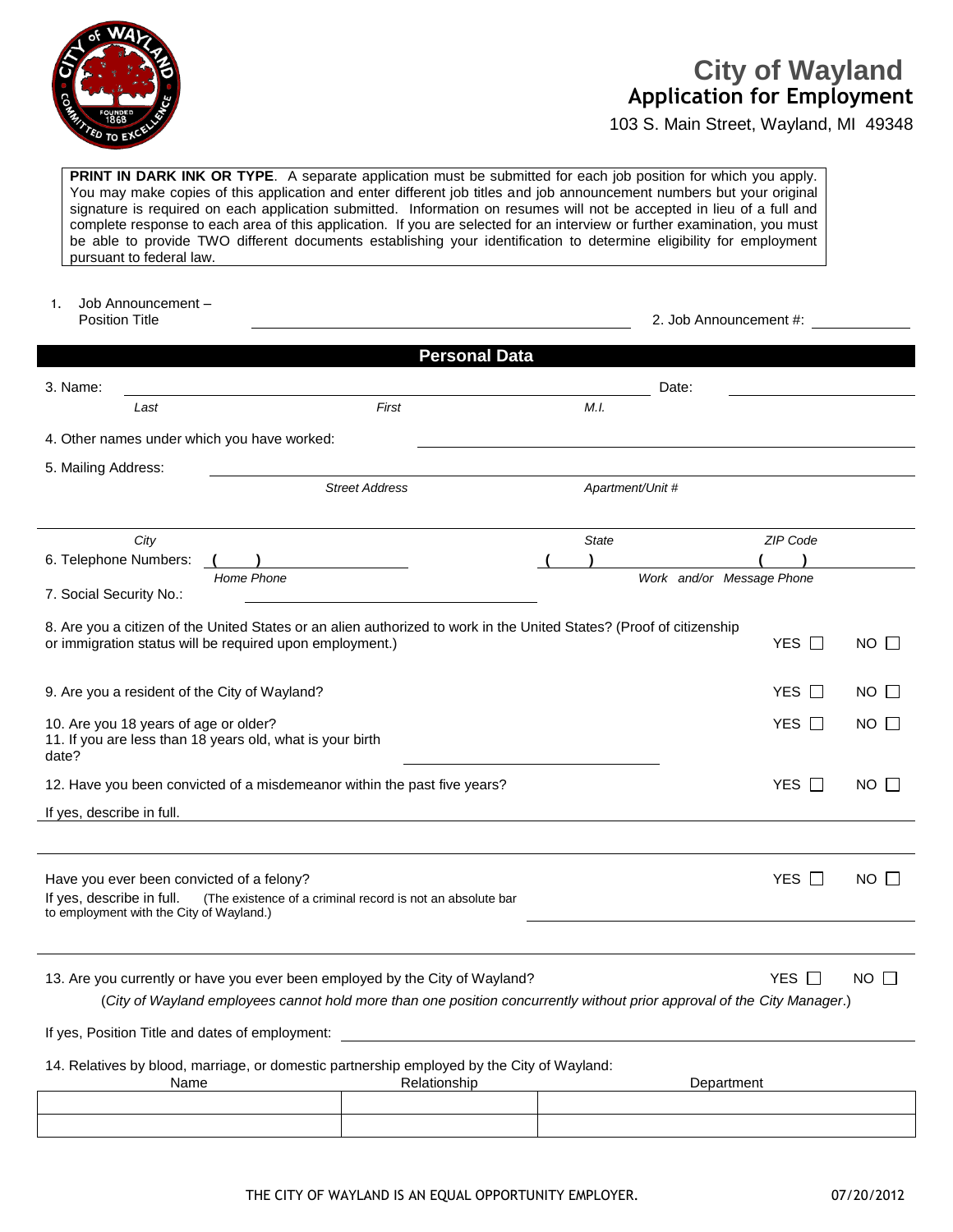| <b>Education and Experience Data</b> |  |  |  |  |
|--------------------------------------|--|--|--|--|
|                                      |  |  |  |  |

| The scheduling of applicant interviews and examinations is based upon the data furnished in this application, which includes your<br>Educational background and Employment History. Incomplete applications may result in disqualification from further consideration. |                         |                |                                |                  |                               |        |    |      |                |    |                   |                          |                |                                    |
|------------------------------------------------------------------------------------------------------------------------------------------------------------------------------------------------------------------------------------------------------------------------|-------------------------|----------------|--------------------------------|------------------|-------------------------------|--------|----|------|----------------|----|-------------------|--------------------------|----------------|------------------------------------|
| EDUCATIONAL                                                                                                                                                                                                                                                            |                         |                |                                |                  |                               |        |    |      |                |    |                   |                          |                |                                    |
| <b>BACKGROUND</b>                                                                                                                                                                                                                                                      |                         | Grade School   |                                |                  | <b>High School</b>            |        |    |      | College        |    |                   |                          | Post Graduate  |                                    |
| 15. Check highest level                                                                                                                                                                                                                                                | $\overline{1}$          | $\overline{2}$ | $\sqrt{3}$<br>×                | $\overline{4}$   | $\boldsymbol{9}$              |        | 10 |      | 13             | 14 | $\mathbf{1}$      | $\overline{c}$           | $\overline{J}$ |                                    |
| completed:                                                                                                                                                                                                                                                             | 5                       | 6              | $\overline{7}$<br>$\mathsf{L}$ | 8                | 11                            |        | 12 |      | 15             | 16 | MA                | <b>MS</b>                | PhD            |                                    |
| 16. Name and Address of<br>last high school:                                                                                                                                                                                                                           |                         |                |                                |                  |                               |        |    |      |                |    |                   |                          |                |                                    |
|                                                                                                                                                                                                                                                                        |                         |                |                                |                  |                               |        |    |      |                |    |                   |                          |                |                                    |
|                                                                                                                                                                                                                                                                        |                         |                |                                |                  |                               |        |    |      |                |    | Did you graduate? |                          | YES $\Box$     | $NO$ $\Box$                        |
|                                                                                                                                                                                                                                                                        |                         |                |                                |                  |                               |        |    |      |                |    |                   |                          |                |                                    |
| 17. High School Equivalency Certificate (GED):<br>18. List number of college quarter or semester hours completed with a passing grade as recorded on your transcriptions. Furnish a copy                                                                               |                         |                |                                | State:           |                               |        |    |      | Cert Number:   |    |                   | Date:                    |                |                                    |
| of college transcripts if requested.                                                                                                                                                                                                                                   |                         |                |                                |                  |                               |        |    |      |                |    |                   |                          |                |                                    |
|                                                                                                                                                                                                                                                                        |                         |                |                                |                  | Dates Attended                |        |    |      | Hrs. Completed |    | Degree(s)         |                          |                |                                    |
| Type of School                                                                                                                                                                                                                                                         | (Name, City, and State) |                |                                | From             | To                            |        |    | Qtr. | Sem.           |    | Received          |                          | Major          |                                    |
|                                                                                                                                                                                                                                                                        |                         |                |                                |                  |                               |        |    |      |                |    |                   |                          |                |                                    |
| College:                                                                                                                                                                                                                                                               |                         |                |                                |                  |                               |        |    |      |                |    |                   |                          |                |                                    |
| College:                                                                                                                                                                                                                                                               |                         |                |                                |                  |                               |        |    |      |                |    |                   |                          |                |                                    |
| Graduate Study:                                                                                                                                                                                                                                                        |                         |                |                                |                  |                               |        |    |      |                |    |                   |                          |                |                                    |
|                                                                                                                                                                                                                                                                        |                         |                |                                |                  |                               |        |    |      |                |    |                   |                          |                |                                    |
| Correspondence Study:                                                                                                                                                                                                                                                  |                         |                |                                |                  |                               |        |    |      |                |    |                   |                          |                |                                    |
|                                                                                                                                                                                                                                                                        |                         |                |                                |                  | Dates Attended                |        |    |      |                |    |                   | <b>Courses Completed</b> |                |                                    |
|                                                                                                                                                                                                                                                                        |                         |                |                                |                  |                               |        |    |      |                |    |                   |                          |                |                                    |
| Business:                                                                                                                                                                                                                                                              |                         |                |                                |                  |                               |        |    |      |                |    |                   |                          |                |                                    |
| Technical:                                                                                                                                                                                                                                                             |                         |                |                                |                  |                               |        |    |      |                |    |                   |                          |                |                                    |
| Military School(s):                                                                                                                                                                                                                                                    |                         |                |                                |                  |                               |        |    |      |                |    |                   |                          |                |                                    |
| 19. Subjects which may be related to position for which you are applying:                                                                                                                                                                                              |                         |                |                                |                  |                               |        |    |      |                |    |                   |                          |                |                                    |
|                                                                                                                                                                                                                                                                        |                         |                |                                |                  |                               |        |    |      |                |    |                   |                          |                |                                    |
|                                                                                                                                                                                                                                                                        |                         |                |                                |                  |                               |        |    |      |                |    |                   |                          |                |                                    |
|                                                                                                                                                                                                                                                                        |                         |                |                                |                  |                               |        |    |      |                |    |                   |                          |                |                                    |
|                                                                                                                                                                                                                                                                        |                         |                |                                |                  |                               |        |    |      |                |    |                   |                          |                |                                    |
|                                                                                                                                                                                                                                                                        |                         |                |                                |                  | <b>Special Qualifications</b> |        |    |      |                |    |                   |                          |                |                                    |
| Please list any special qualifications that may be required or useful in this position. This would include licenses or certifications.<br>20.                                                                                                                          |                         |                |                                |                  |                               |        |    |      |                |    |                   |                          |                |                                    |
| Type                                                                                                                                                                                                                                                                   |                         |                |                                | <b>Issued By</b> |                               |        |    |      |                |    |                   | <b>Expiration Date</b>   |                |                                    |
|                                                                                                                                                                                                                                                                        |                         |                |                                |                  |                               |        |    |      |                |    |                   |                          |                |                                    |
|                                                                                                                                                                                                                                                                        |                         |                |                                |                  |                               |        |    |      |                |    |                   |                          |                |                                    |
|                                                                                                                                                                                                                                                                        |                         |                |                                |                  |                               |        |    |      |                |    |                   |                          |                |                                    |
| 21. Driver's License Number                                                                                                                                                                                                                                            |                         |                |                                |                  |                               |        |    |      |                |    |                   |                          |                | Expiration Date: <b>Expiration</b> |
| Michigan Commercial Driver's License                                                                                                                                                                                                                                   |                         |                |                                |                  |                               |        |    |      |                |    |                   |                          |                |                                    |
| Number:                                                                                                                                                                                                                                                                |                         |                |                                |                  |                               |        |    |      |                |    |                   |                          |                |                                    |
|                                                                                                                                                                                                                                                                        |                         |                |                                |                  |                               |        |    |      |                |    |                   |                          |                |                                    |
|                                                                                                                                                                                                                                                                        |                         |                |                                |                  |                               |        |    |      |                |    |                   |                          |                |                                    |
| 23. Word processing, spreadsheets and database programs you have used:                                                                                                                                                                                                 |                         |                |                                |                  |                               |        |    |      |                |    |                   |                          |                |                                    |
|                                                                                                                                                                                                                                                                        |                         |                |                                |                  |                               |        |    |      |                |    |                   |                          |                |                                    |
|                                                                                                                                                                                                                                                                        |                         |                |                                |                  |                               |        |    |      |                |    |                   |                          |                |                                    |
| 24. List types of electronic and mechanical equipment or machinery that you are qualified to:                                                                                                                                                                          |                         |                | Operate                        | AND / OR         |                               | Repair |    |      |                |    |                   |                          |                |                                    |
|                                                                                                                                                                                                                                                                        |                         |                |                                |                  |                               |        |    |      |                |    |                   |                          |                |                                    |
|                                                                                                                                                                                                                                                                        |                         |                |                                |                  |                               |        |    |      |                |    |                   |                          |                |                                    |
|                                                                                                                                                                                                                                                                        |                         |                |                                |                  |                               |        |    |      |                |    |                   |                          |                |                                    |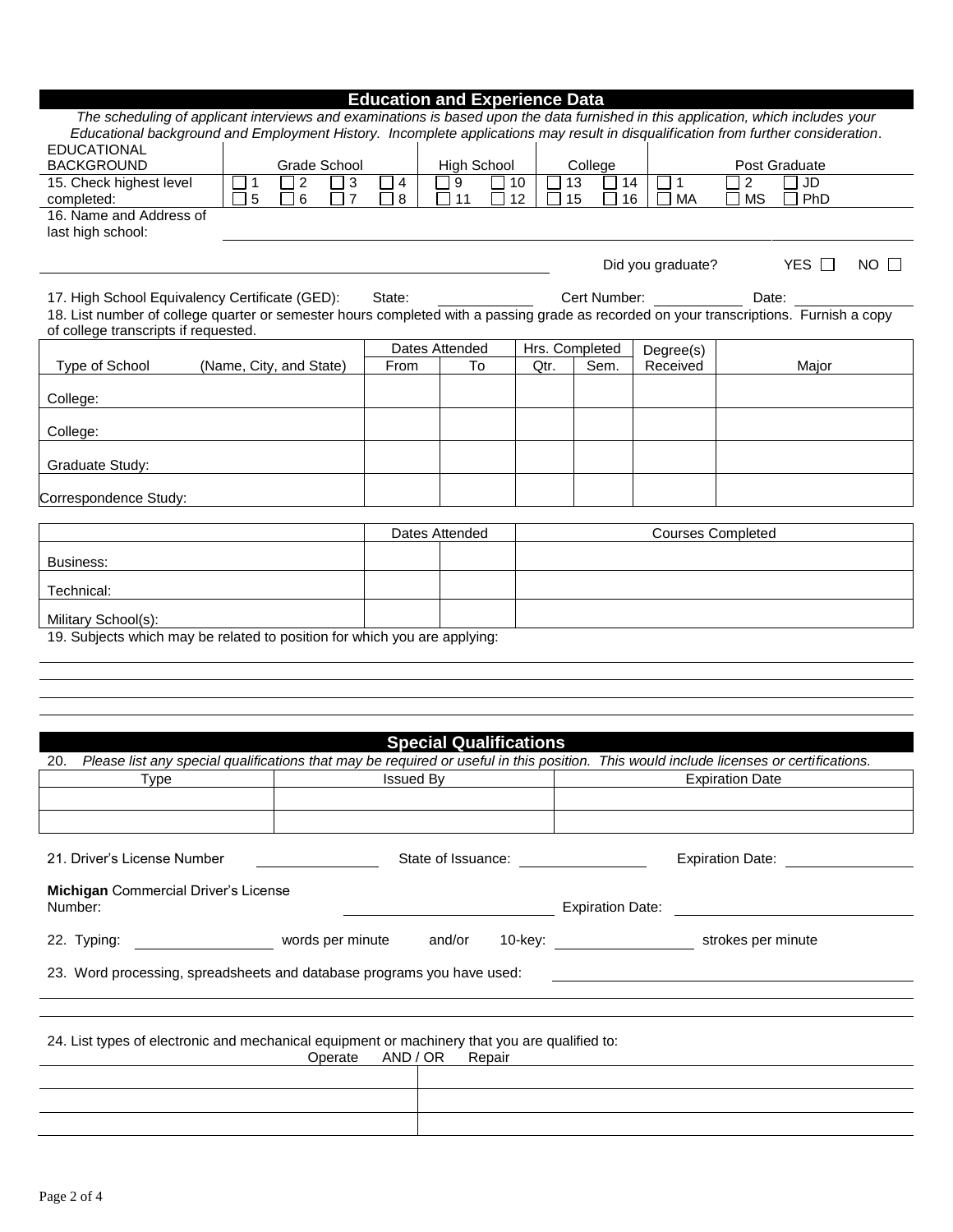|                                        |      |     |     |                       | <b>Employment History</b>             |                    |               |           |              |
|----------------------------------------|------|-----|-----|-----------------------|---------------------------------------|--------------------|---------------|-----------|--------------|
| 25. Dates of Employment - month & year |      |     |     | Employer Name:        |                                       |                    |               |           |              |
| From:                                  |      | To: |     |                       | <b>Employer Phone Number:</b>         |                    |               |           |              |
| Starting                               |      |     |     |                       | Employer Address:                     |                    |               |           |              |
| Salary:                                | - \$ |     | Per |                       | (street, city & state)                |                    |               |           |              |
| Ending                                 |      |     |     |                       |                                       |                    |               |           |              |
| Salary:                                | \$   |     | Per |                       | Your Last Job Title:                  |                    |               |           |              |
| Hours Per Week                         |      |     |     |                       | Supervisor's Name:                    | Supervisor's Title |               |           |              |
| No. Supervised:                        |      |     |     |                       | May we contact this employer?         | <b>YES</b>         | $\mathsf{L}$  | <b>NO</b> | $\mathsf{L}$ |
| Duties:                                |      |     |     |                       |                                       |                    |               |           |              |
|                                        |      |     |     |                       |                                       |                    |               |           |              |
|                                        |      |     |     |                       |                                       |                    |               |           |              |
|                                        |      |     |     |                       |                                       |                    |               |           |              |
| Reason for leaving:                    |      |     |     |                       |                                       |                    |               |           |              |
|                                        |      |     |     |                       |                                       |                    |               |           |              |
| 26. Dates of Employment - month & year |      |     |     | Employer Name:        |                                       |                    |               |           |              |
| From:                                  |      | To: |     |                       | <b>Employer Phone Number:</b>         |                    |               |           |              |
| Starting                               |      |     |     |                       | Employer Address:                     |                    |               |           |              |
| Salary:                                | \$   |     | Per |                       | (street, city & state)                |                    |               |           |              |
| Ending                                 |      |     |     |                       |                                       |                    |               |           |              |
| Salary:                                | \$   |     | Per |                       | Your Last Job Title:                  |                    |               |           |              |
| Hours Per Week                         |      |     |     |                       | Supervisor's Name: Supervisor's Title |                    |               |           |              |
| No. Supervised:                        |      |     |     |                       | May we contact this employer?         | <b>YES</b>         | ΙI            | <b>NO</b> | $\mathsf{L}$ |
| Duties:                                |      |     |     |                       |                                       |                    |               |           |              |
|                                        |      |     |     |                       |                                       |                    |               |           |              |
|                                        |      |     |     |                       |                                       |                    |               |           |              |
|                                        |      |     |     |                       |                                       |                    |               |           |              |
|                                        |      |     |     |                       |                                       |                    |               |           |              |
|                                        |      |     |     |                       |                                       |                    |               |           |              |
| Reason for leaving:                    |      |     |     |                       |                                       |                    |               |           |              |
|                                        |      |     |     |                       |                                       |                    |               |           |              |
| 27. Dates of Employment - month & year |      |     |     | Employer Name:        |                                       |                    |               |           |              |
| From:                                  |      | To: |     |                       | Employer Phone Number:                |                    |               |           |              |
| Starting                               |      |     |     |                       | <b>Employer Address:</b>              |                    |               |           |              |
| Salary:                                | \$   |     | Per |                       | (street, city & state)                |                    |               |           |              |
| Ending                                 |      |     |     |                       |                                       |                    |               |           |              |
| Salary:                                | \$   |     | Per |                       | Your Last Job Title:                  |                    |               |           |              |
| Hours Per Week                         |      |     |     |                       | Supervisor's Name:                    | Supervisor's Title |               |           |              |
| No. Supervised:                        |      |     |     |                       | May we contact this employer?         | <b>YES</b>         | $\mathcal{L}$ | <b>NO</b> |              |
| Duties:                                |      |     |     |                       |                                       |                    |               |           |              |
|                                        |      |     |     |                       |                                       |                    |               |           |              |
|                                        |      |     |     |                       |                                       |                    |               |           |              |
|                                        |      |     |     |                       |                                       |                    |               |           |              |
|                                        |      |     |     |                       |                                       |                    |               |           |              |
| Reason for leaving:                    |      |     |     |                       |                                       |                    |               |           |              |
| 28. Dates of Employment - month & year |      |     |     | <b>Employer Name:</b> |                                       |                    |               |           |              |
| From:                                  |      | To  |     |                       | <b>Employer Phone Number:</b>         |                    |               |           |              |
| Starting                               |      |     |     |                       | Employer Address:                     |                    |               |           |              |
| Salary:                                | \$   |     | Per |                       | (street, city & state)                |                    |               |           |              |
| Ending                                 |      |     |     |                       |                                       |                    |               |           |              |
| Salary:                                | \$   |     | Per |                       | Your Last Job Title:                  |                    |               |           |              |
| Hours Per Week                         |      |     |     |                       | Supervisor's Name:                    | Supervisor's Title |               |           |              |
| No. Supervised:                        |      |     |     |                       | May we contact this employer?         | <b>YES</b>         | $\sim$        | NO        | $\mathbf{L}$ |
| Duties:                                |      |     |     |                       |                                       |                    |               |           |              |
|                                        |      |     |     |                       |                                       |                    |               |           |              |
|                                        |      |     |     |                       |                                       |                    |               |           |              |
|                                        |      |     |     |                       |                                       |                    |               |           |              |
| Reason for leaving:                    |      |     |     |                       |                                       |                    |               |           |              |